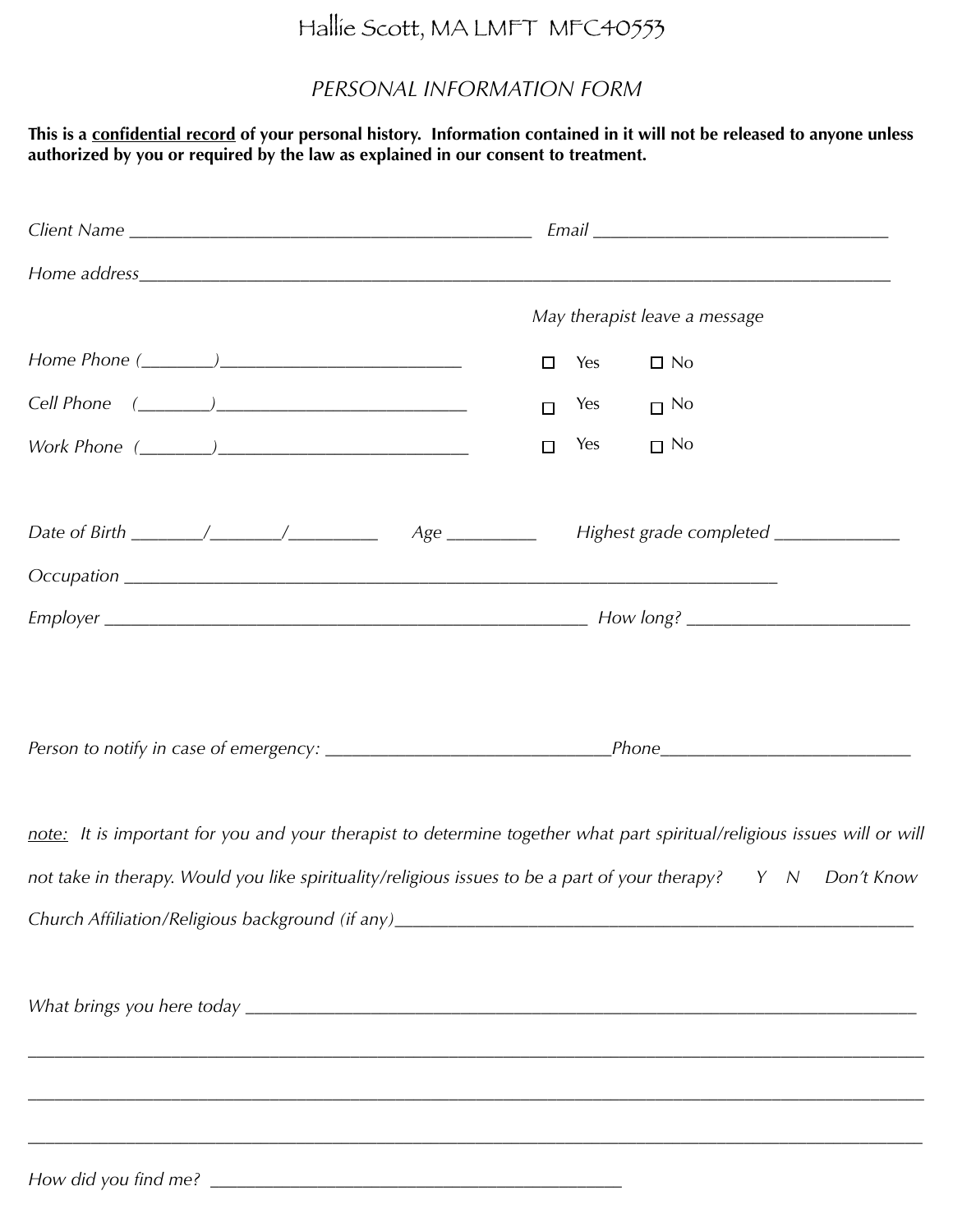## *Family History*

In the section below please identify if there is a family history of any of the following. If YES, please indicate the family member's relationship to you in the space provided.

List family member(s)

| □<br>□<br>Anxiety<br>Yes<br>$\Box$<br>N <sub>0</sub><br>□<br>Depression<br>$\Box$<br>□<br>Yes<br>No<br><b>Domestic Violence</b><br>Yes<br><b>No</b><br>$\Box$<br>□<br><b>Sexual Molestation</b><br>Yes<br>N <sub>0</sub><br>$\Box$<br>□<br>Verbal/Emotional Abuse<br>□<br>Yes<br>$\Box$<br>N <sub>0</sub><br>Eating Disorder<br>Yes<br>N <sub>0</sub><br>□<br>$\Box$<br>$\Box$<br>Schizophrenia<br>Yes<br>No<br>П<br><u> 1989 - Johann Stein, marwolaethau a bhann an t-Amhair ann an t-Amhair an t-Amhair an t-Amhair an t-Amhair an</u><br><b>Bipolar Disorder</b><br>Yes<br><b>No</b><br>$\Box$<br>$\Box$<br><u> 1989 - Johann Barn, amerikan bernama di sebagai bernama di sebagai bernama di sebagai bernama di sebagai bern</u><br><b>Suicide Attempts</b><br>Yes<br>$\Box$<br>N <sub>0</sub><br>$\Box$<br><b>Marital status</b> -<br>If married:<br>If divorced:<br>If divorced more than once: Date of previous marriage: ____________________ of Divorce ___________________<br>If involved with a "significant other" His/her name<br>٠<br>Would you describe your sexual relations as satisfactory or unsatisfactory? ________________________<br>٠<br>Do you have children?<br>Age $\_\_$<br>Age<br>Age<br>Do your children currently live with you?<br>Yes<br><b>No</b><br>$\Box$<br>$\Box$<br>Did you grow up with both parents in the home?<br>$\Box$ Yes<br><b>No</b><br>$\Box$<br>If your parents divorce what age were you? ___________ |                         |  |     |  |                |  |  |
|-----------------------------------------------------------------------------------------------------------------------------------------------------------------------------------------------------------------------------------------------------------------------------------------------------------------------------------------------------------------------------------------------------------------------------------------------------------------------------------------------------------------------------------------------------------------------------------------------------------------------------------------------------------------------------------------------------------------------------------------------------------------------------------------------------------------------------------------------------------------------------------------------------------------------------------------------------------------------------------------------------------------------------------------------------------------------------------------------------------------------------------------------------------------------------------------------------------------------------------------------------------------------------------------------------------------------------------------------------------------------------------------------------------------------------------------------------------|-------------------------|--|-----|--|----------------|--|--|
|                                                                                                                                                                                                                                                                                                                                                                                                                                                                                                                                                                                                                                                                                                                                                                                                                                                                                                                                                                                                                                                                                                                                                                                                                                                                                                                                                                                                                                                           | Alcohol/Substance Abuse |  | Yes |  | N <sub>0</sub> |  |  |
|                                                                                                                                                                                                                                                                                                                                                                                                                                                                                                                                                                                                                                                                                                                                                                                                                                                                                                                                                                                                                                                                                                                                                                                                                                                                                                                                                                                                                                                           |                         |  |     |  |                |  |  |
|                                                                                                                                                                                                                                                                                                                                                                                                                                                                                                                                                                                                                                                                                                                                                                                                                                                                                                                                                                                                                                                                                                                                                                                                                                                                                                                                                                                                                                                           |                         |  |     |  |                |  |  |
|                                                                                                                                                                                                                                                                                                                                                                                                                                                                                                                                                                                                                                                                                                                                                                                                                                                                                                                                                                                                                                                                                                                                                                                                                                                                                                                                                                                                                                                           |                         |  |     |  |                |  |  |
|                                                                                                                                                                                                                                                                                                                                                                                                                                                                                                                                                                                                                                                                                                                                                                                                                                                                                                                                                                                                                                                                                                                                                                                                                                                                                                                                                                                                                                                           |                         |  |     |  |                |  |  |
|                                                                                                                                                                                                                                                                                                                                                                                                                                                                                                                                                                                                                                                                                                                                                                                                                                                                                                                                                                                                                                                                                                                                                                                                                                                                                                                                                                                                                                                           |                         |  |     |  |                |  |  |
|                                                                                                                                                                                                                                                                                                                                                                                                                                                                                                                                                                                                                                                                                                                                                                                                                                                                                                                                                                                                                                                                                                                                                                                                                                                                                                                                                                                                                                                           |                         |  |     |  |                |  |  |
|                                                                                                                                                                                                                                                                                                                                                                                                                                                                                                                                                                                                                                                                                                                                                                                                                                                                                                                                                                                                                                                                                                                                                                                                                                                                                                                                                                                                                                                           |                         |  |     |  |                |  |  |
|                                                                                                                                                                                                                                                                                                                                                                                                                                                                                                                                                                                                                                                                                                                                                                                                                                                                                                                                                                                                                                                                                                                                                                                                                                                                                                                                                                                                                                                           |                         |  |     |  |                |  |  |
|                                                                                                                                                                                                                                                                                                                                                                                                                                                                                                                                                                                                                                                                                                                                                                                                                                                                                                                                                                                                                                                                                                                                                                                                                                                                                                                                                                                                                                                           |                         |  |     |  |                |  |  |
|                                                                                                                                                                                                                                                                                                                                                                                                                                                                                                                                                                                                                                                                                                                                                                                                                                                                                                                                                                                                                                                                                                                                                                                                                                                                                                                                                                                                                                                           |                         |  |     |  |                |  |  |
|                                                                                                                                                                                                                                                                                                                                                                                                                                                                                                                                                                                                                                                                                                                                                                                                                                                                                                                                                                                                                                                                                                                                                                                                                                                                                                                                                                                                                                                           |                         |  |     |  |                |  |  |
|                                                                                                                                                                                                                                                                                                                                                                                                                                                                                                                                                                                                                                                                                                                                                                                                                                                                                                                                                                                                                                                                                                                                                                                                                                                                                                                                                                                                                                                           |                         |  |     |  |                |  |  |
|                                                                                                                                                                                                                                                                                                                                                                                                                                                                                                                                                                                                                                                                                                                                                                                                                                                                                                                                                                                                                                                                                                                                                                                                                                                                                                                                                                                                                                                           |                         |  |     |  |                |  |  |
|                                                                                                                                                                                                                                                                                                                                                                                                                                                                                                                                                                                                                                                                                                                                                                                                                                                                                                                                                                                                                                                                                                                                                                                                                                                                                                                                                                                                                                                           |                         |  |     |  |                |  |  |
|                                                                                                                                                                                                                                                                                                                                                                                                                                                                                                                                                                                                                                                                                                                                                                                                                                                                                                                                                                                                                                                                                                                                                                                                                                                                                                                                                                                                                                                           |                         |  |     |  |                |  |  |
|                                                                                                                                                                                                                                                                                                                                                                                                                                                                                                                                                                                                                                                                                                                                                                                                                                                                                                                                                                                                                                                                                                                                                                                                                                                                                                                                                                                                                                                           |                         |  |     |  |                |  |  |
|                                                                                                                                                                                                                                                                                                                                                                                                                                                                                                                                                                                                                                                                                                                                                                                                                                                                                                                                                                                                                                                                                                                                                                                                                                                                                                                                                                                                                                                           |                         |  |     |  |                |  |  |
|                                                                                                                                                                                                                                                                                                                                                                                                                                                                                                                                                                                                                                                                                                                                                                                                                                                                                                                                                                                                                                                                                                                                                                                                                                                                                                                                                                                                                                                           |                         |  |     |  |                |  |  |
|                                                                                                                                                                                                                                                                                                                                                                                                                                                                                                                                                                                                                                                                                                                                                                                                                                                                                                                                                                                                                                                                                                                                                                                                                                                                                                                                                                                                                                                           |                         |  |     |  |                |  |  |
|                                                                                                                                                                                                                                                                                                                                                                                                                                                                                                                                                                                                                                                                                                                                                                                                                                                                                                                                                                                                                                                                                                                                                                                                                                                                                                                                                                                                                                                           |                         |  |     |  |                |  |  |
|                                                                                                                                                                                                                                                                                                                                                                                                                                                                                                                                                                                                                                                                                                                                                                                                                                                                                                                                                                                                                                                                                                                                                                                                                                                                                                                                                                                                                                                           |                         |  |     |  |                |  |  |
|                                                                                                                                                                                                                                                                                                                                                                                                                                                                                                                                                                                                                                                                                                                                                                                                                                                                                                                                                                                                                                                                                                                                                                                                                                                                                                                                                                                                                                                           |                         |  |     |  |                |  |  |
|                                                                                                                                                                                                                                                                                                                                                                                                                                                                                                                                                                                                                                                                                                                                                                                                                                                                                                                                                                                                                                                                                                                                                                                                                                                                                                                                                                                                                                                           |                         |  |     |  |                |  |  |
|                                                                                                                                                                                                                                                                                                                                                                                                                                                                                                                                                                                                                                                                                                                                                                                                                                                                                                                                                                                                                                                                                                                                                                                                                                                                                                                                                                                                                                                           |                         |  |     |  |                |  |  |
|                                                                                                                                                                                                                                                                                                                                                                                                                                                                                                                                                                                                                                                                                                                                                                                                                                                                                                                                                                                                                                                                                                                                                                                                                                                                                                                                                                                                                                                           |                         |  |     |  |                |  |  |
|                                                                                                                                                                                                                                                                                                                                                                                                                                                                                                                                                                                                                                                                                                                                                                                                                                                                                                                                                                                                                                                                                                                                                                                                                                                                                                                                                                                                                                                           |                         |  |     |  |                |  |  |
|                                                                                                                                                                                                                                                                                                                                                                                                                                                                                                                                                                                                                                                                                                                                                                                                                                                                                                                                                                                                                                                                                                                                                                                                                                                                                                                                                                                                                                                           |                         |  |     |  |                |  |  |
|                                                                                                                                                                                                                                                                                                                                                                                                                                                                                                                                                                                                                                                                                                                                                                                                                                                                                                                                                                                                                                                                                                                                                                                                                                                                                                                                                                                                                                                           |                         |  |     |  |                |  |  |
|                                                                                                                                                                                                                                                                                                                                                                                                                                                                                                                                                                                                                                                                                                                                                                                                                                                                                                                                                                                                                                                                                                                                                                                                                                                                                                                                                                                                                                                           |                         |  |     |  |                |  |  |